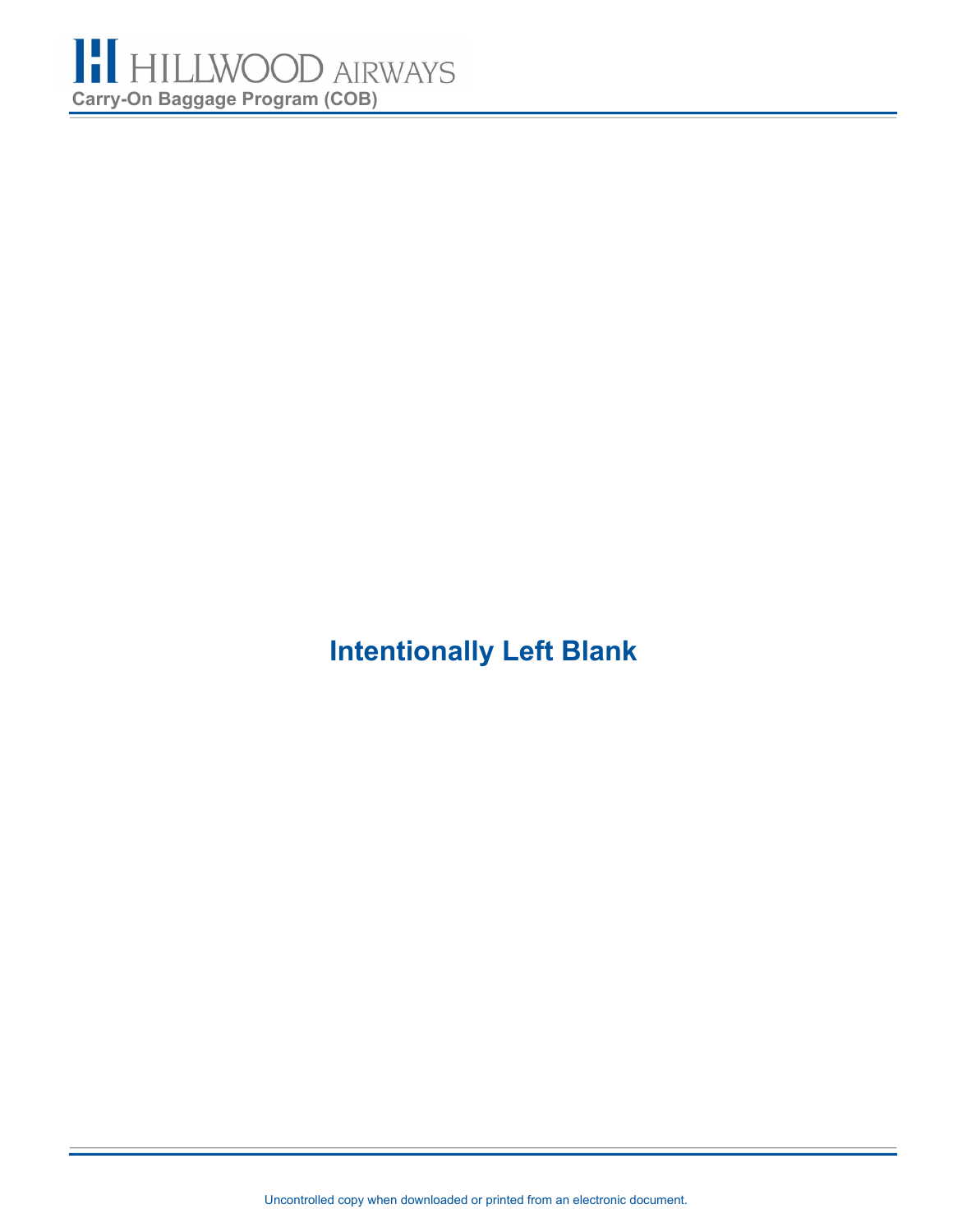

## <span id="page-2-2"></span><span id="page-2-1"></span>**Revision Highlights**

<span id="page-2-0"></span>Changes inserted with this revision are listed in the table below.

| <b>Chapter</b> | <b>Description</b>                                                    |
|----------------|-----------------------------------------------------------------------|
| - All          | Reformatted manual and updated required passenger notification times. |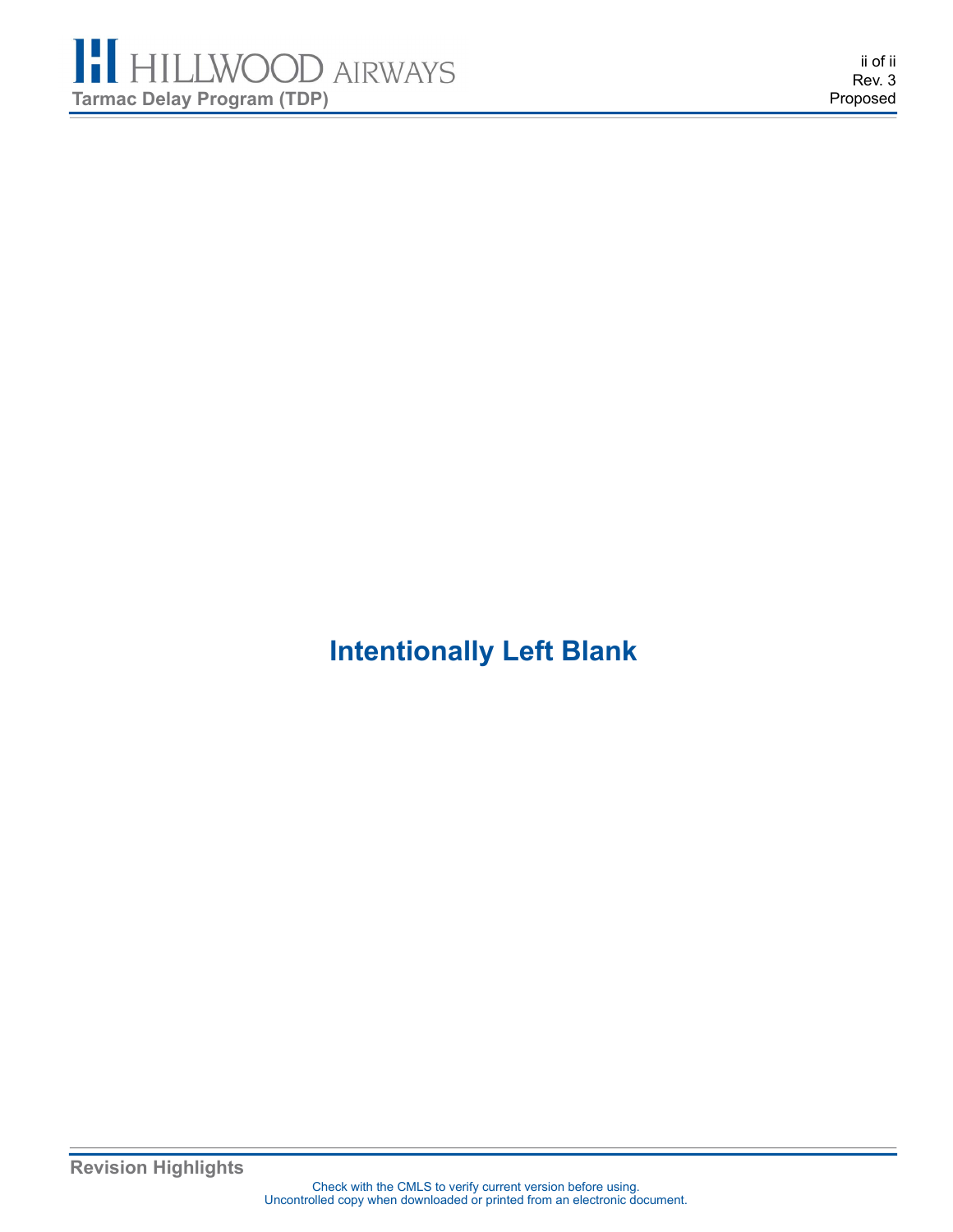

### <span id="page-4-2"></span><span id="page-4-1"></span>**Record of Revisions**

<span id="page-4-0"></span>

| <b>Revision Number</b>  | <b>Effective Date</b> | <b>Revision Number</b> | <b>Effective Date</b> |
|-------------------------|-----------------------|------------------------|-----------------------|
| Original                | 5 APR 18              | $26\,$                 |                       |
| $\mathbf 1$             | 22 FEB 21             | 27                     |                       |
| $\overline{2}$          | 15 NOV 21             | 28                     |                       |
| $\mathbf{3}$            | Proposed              | 29                     |                       |
| $\overline{\mathbf{4}}$ |                       | $30\,$                 |                       |
| $\sqrt{5}$              |                       | 31                     |                       |
| $\,6\,$                 |                       | 32                     |                       |
| $\boldsymbol{7}$        |                       | $33\,$                 |                       |
| $\bf 8$                 |                       | 34                     |                       |
| $\boldsymbol{9}$        |                       | 35                     |                       |
| $10\,$                  |                       | $36\,$                 |                       |
| 11                      |                       | 37                     |                       |
| 12                      |                       | 38                     |                       |
| 13                      |                       | $39\,$                 |                       |
| $14$                    |                       | 40                     |                       |
| $15\,$                  |                       | 41                     |                       |
| $16\,$                  |                       | 42                     |                       |
| $17$                    |                       | 43                     |                       |
| $18\,$                  |                       | 44                     |                       |
| 19                      |                       | $\sqrt{45}$            |                       |
| $20\,$                  |                       | 46                     |                       |
| 21                      |                       | 47                     |                       |
| 22                      |                       | 48                     |                       |
| 23                      |                       | 49                     |                       |
| 24                      |                       | 50                     |                       |
| 25                      |                       | 51                     |                       |

**Record of Revisions**

Uncontrolled copy when downloaded or printed from an electronic document. Check with the CMLS to verify current version before using.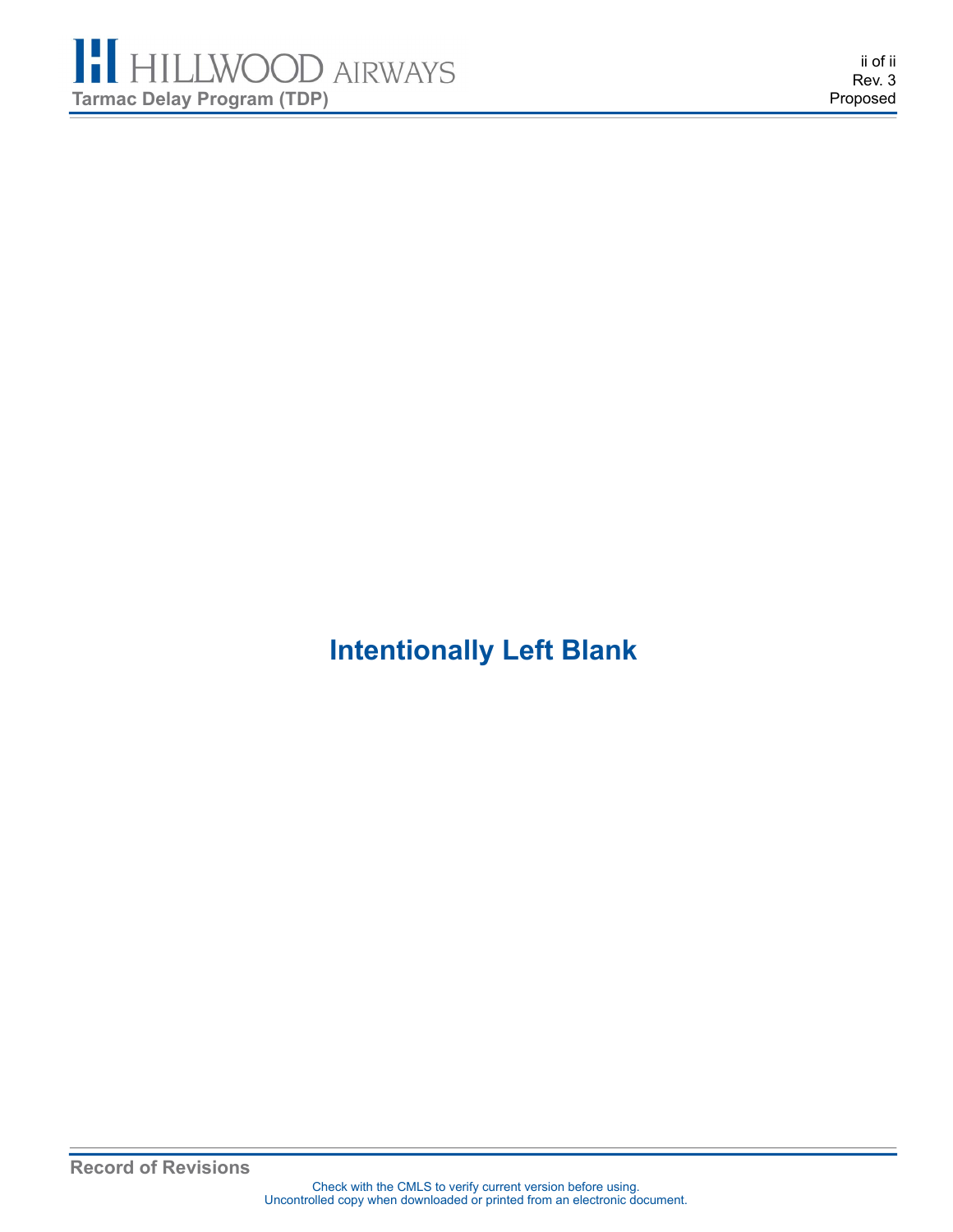## <span id="page-6-2"></span><span id="page-6-1"></span>**Record of Bulletins**

<span id="page-6-0"></span>Bulletins are issued on an as needed basis to convey timely information. Bulletin information may supersede current information found in this manual or introduce new procedures due to changes in the regulatory or operating environment. Bulletins are inserted in the area so designated in the Chapter/Page Location column below, for each part of the bulletin. Their insertion or removal is recorded below. Electronic versions of this manual will have the bulletin inserted, and the Record of Bulletins page updated. Bulletins will be removed once the material covered is incorporated into a manual revision (usually the next revision), or is no longer valid.

| <b>Bulletin</b><br><b>Number</b> | <b>Issue Date</b> | <b>Subject</b> | <b>Chapter/Page</b><br>Location | <b>Date</b><br><b>Removed</b> |
|----------------------------------|-------------------|----------------|---------------------------------|-------------------------------|
|                                  |                   |                |                                 |                               |
|                                  |                   |                |                                 |                               |
|                                  |                   |                |                                 |                               |
|                                  |                   |                |                                 |                               |
|                                  |                   |                |                                 |                               |
|                                  |                   |                |                                 |                               |
|                                  |                   |                |                                 |                               |
|                                  |                   |                |                                 |                               |
|                                  |                   |                |                                 |                               |
|                                  |                   |                |                                 |                               |
|                                  |                   |                |                                 |                               |
|                                  |                   |                |                                 |                               |
|                                  |                   |                |                                 |                               |
|                                  |                   |                |                                 |                               |
|                                  |                   |                |                                 |                               |
|                                  |                   |                |                                 |                               |
|                                  |                   |                |                                 |                               |
|                                  |                   |                |                                 |                               |
|                                  |                   |                |                                 |                               |
|                                  |                   |                |                                 |                               |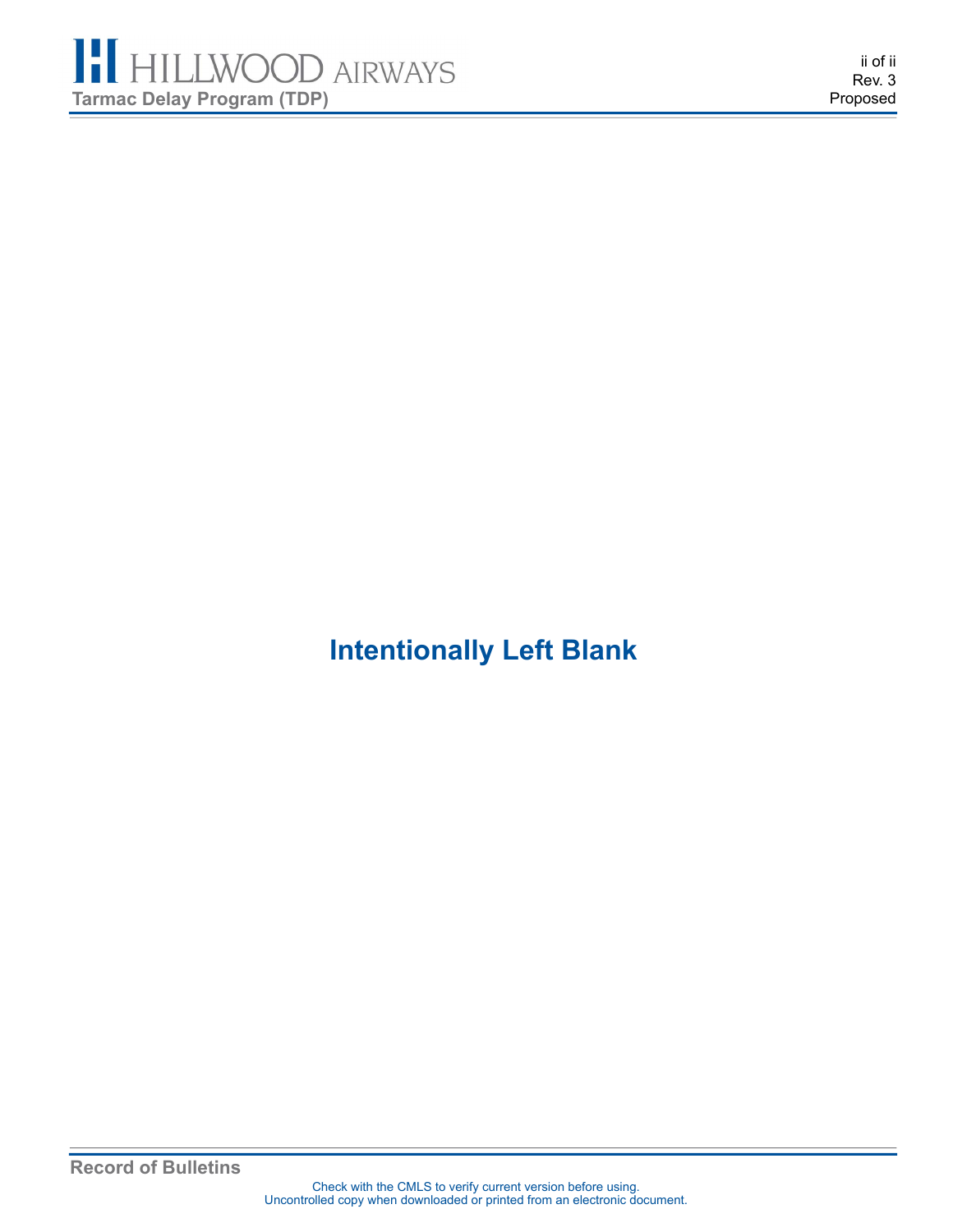

## <span id="page-8-2"></span><span id="page-8-1"></span>**List of Effective Pages**

<span id="page-8-0"></span>

| Page                   | Rev. No.                                        | <b>Rev. Date</b> | Page | Rev. No. | <b>Rev. Date</b> |  |
|------------------------|-------------------------------------------------|------------------|------|----------|------------------|--|
|                        |                                                 |                  |      |          |                  |  |
|                        | <b>Revision Highlights</b>                      |                  |      |          |                  |  |
| Ť                      | 3                                               | Proposed         |      |          |                  |  |
| ii                     | 3                                               | Proposed         |      |          |                  |  |
|                        | <b>Record of Revisions</b>                      |                  |      |          |                  |  |
| T                      | 3                                               | Proposed         |      |          |                  |  |
| ii                     | 3                                               | Proposed         |      |          |                  |  |
|                        | <b>Record of Bulletins</b>                      |                  |      |          |                  |  |
| T                      | 3                                               | Proposed         |      |          |                  |  |
| ii                     | 3                                               | Proposed         |      |          |                  |  |
|                        | <b>List of Effective Pages</b>                  |                  |      |          |                  |  |
| Ť                      | 3                                               | Proposed         |      |          |                  |  |
| ii                     | 3                                               | Proposed         |      |          |                  |  |
| <b>List of Figures</b> |                                                 |                  |      |          |                  |  |
| T                      | 3                                               | Proposed         |      |          |                  |  |
| ii                     | 3                                               | Proposed         |      |          |                  |  |
| <b>List of Tables</b>  |                                                 |                  |      |          |                  |  |
| L                      | 3                                               | Proposed         |      |          |                  |  |
| ii                     | 3                                               | Proposed         |      |          |                  |  |
|                        | <b>Table of Contents</b>                        |                  |      |          |                  |  |
| j.                     | 3                                               | Proposed         |      |          |                  |  |
| ij                     | 3                                               | Proposed         |      |          |                  |  |
|                        | <b>Chapter 1: Tarmac Delay Contingency Plan</b> |                  |      |          |                  |  |
| $\mathbf{1}$           | $\mathsf 3$                                     | Proposed         |      |          |                  |  |
| $\overline{2}$         | 3                                               | Proposed         |      |          |                  |  |
|                        | <b>Index of References</b>                      |                  |      |          |                  |  |
| j,                     | 3                                               | Proposed         |      |          |                  |  |
| ii                     | 3                                               | Proposed         |      |          |                  |  |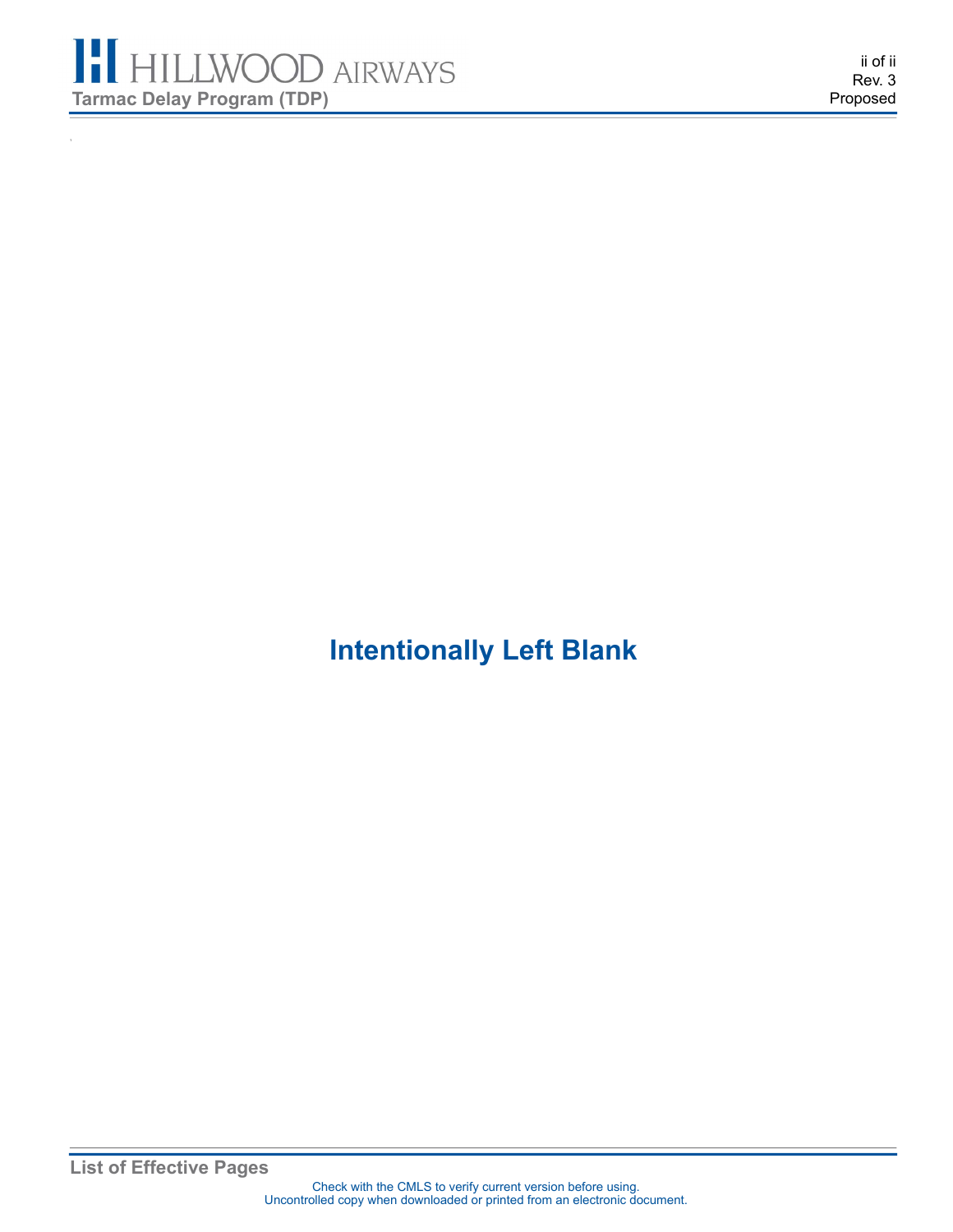

<span id="page-10-2"></span><span id="page-10-1"></span>i of ii Rev. 3 Proposed

## **List of Figures**

<span id="page-10-0"></span>No figures exist in the manual at this time.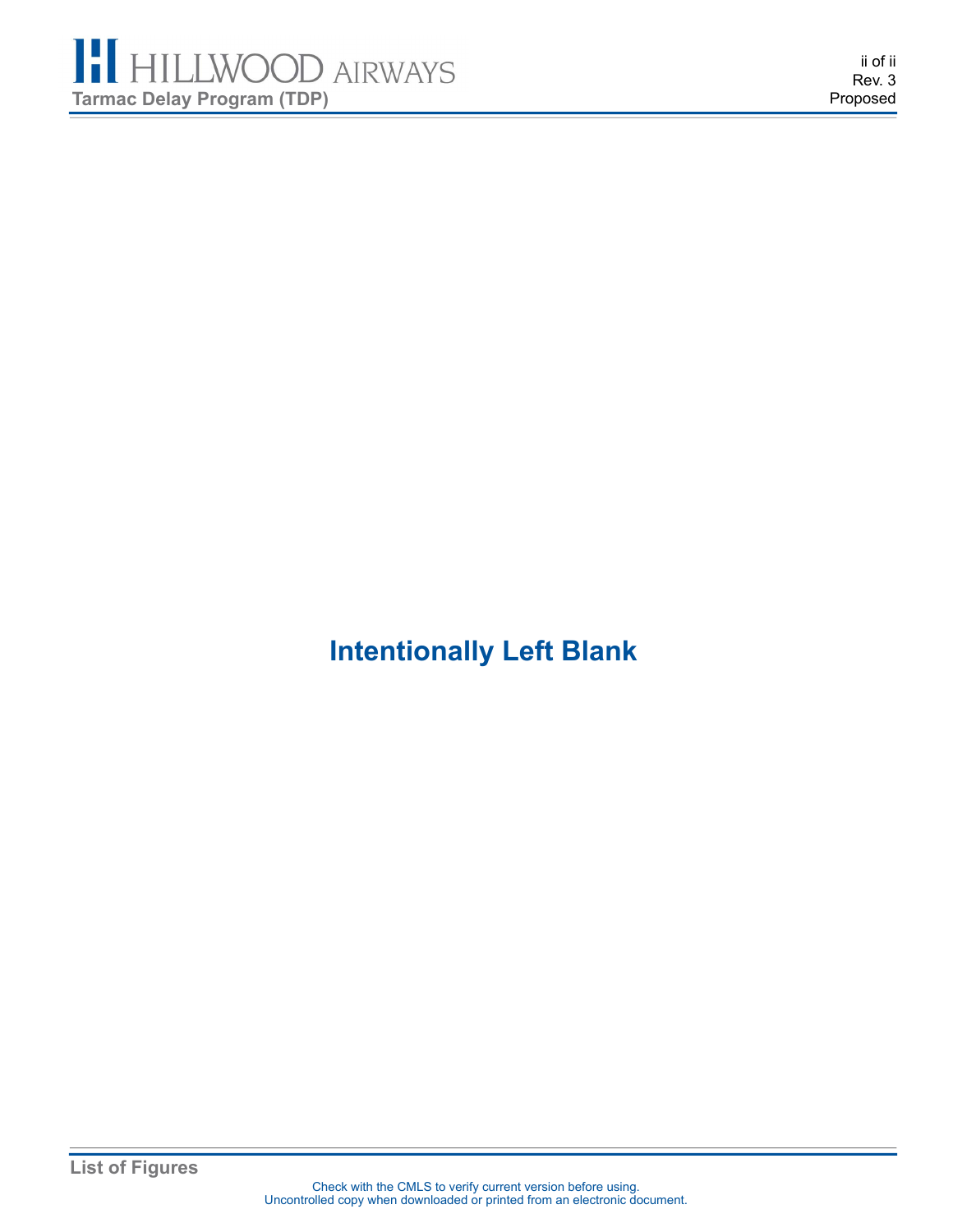

<span id="page-12-2"></span><span id="page-12-1"></span>i of ii Rev. 3 Proposed

### **List of Tables**

<span id="page-12-0"></span>No tables exist in manual at this time.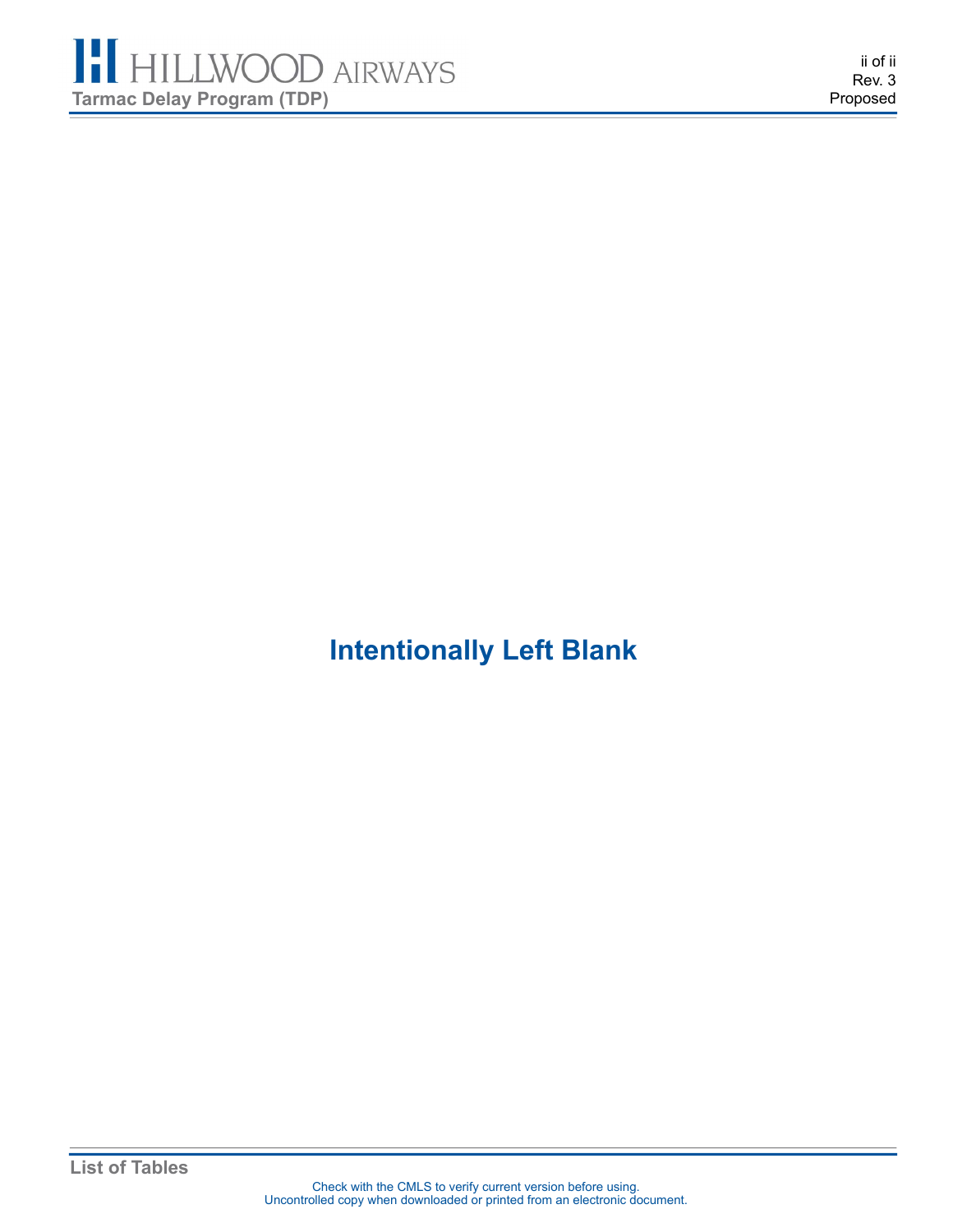

### <span id="page-14-2"></span><span id="page-14-1"></span>**Table of Contents**

#### <span id="page-14-0"></span>**[Chapter 1: Tarmac Delay Contingency Plan](#page-16-0)**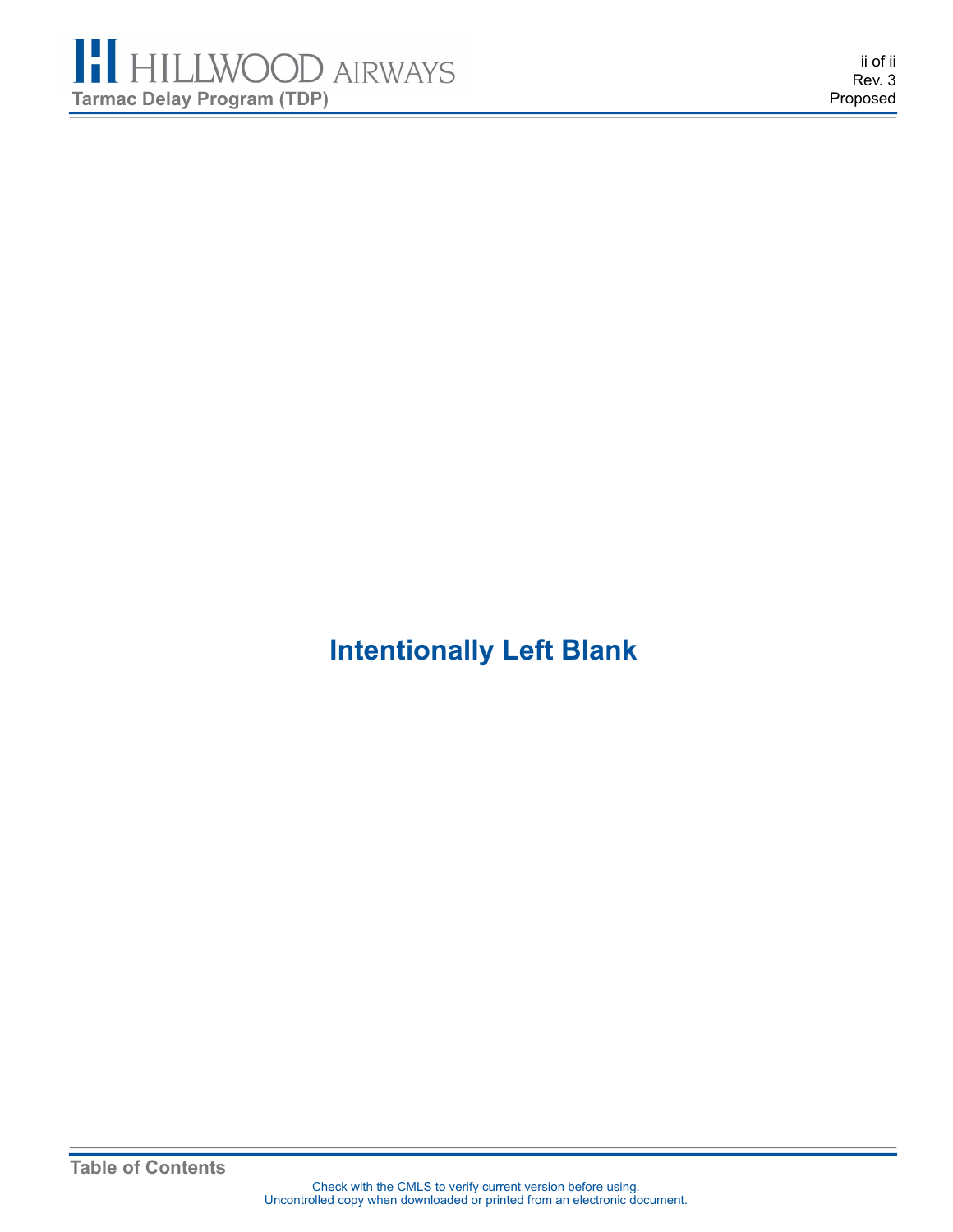### <span id="page-16-8"></span><span id="page-16-7"></span><span id="page-16-6"></span><span id="page-16-5"></span><span id="page-16-2"></span><span id="page-16-1"></span>**Chapter 1: Tarmac Delay Contingency Plan**

<span id="page-16-3"></span><span id="page-16-0"></span>

| 1.1 | <b>Overview</b> |
|-----|-----------------|
|     |                 |

| 14 CFR: | 259.1 | 259.2 | 259.3 | 259.4 |
|---------|-------|-------|-------|-------|
|         |       |       |       |       |

A. Hillwood Airways has developed a Contingency Plan for possible lengthy tarmac delays. The plan provides flexibility for changing situations which are sensitive to passenger requirements during delays and/or diversions. Hillwood Airways understands tarmac delays remain unpredictable and unavoidable. Each component of the contingency plan was developed with the safety and comfort of our passengers in mind. The length of the delay and hardships caused will be minimized to the maximum extent possible in every event.

#### <span id="page-16-4"></span>**1.2 Conditions**

- A. Hillwood Airways will provide a passenger on a flight experiencing a tarmac delay (period of time the aircraft is on the ground with passengers that have no opportunity to deplane) at a U.S. airport the opportunity to deplane before the tarmac delay exceeds three hours (for domestic flights) or four hours (for international flights) with the following exceptions:
	- 1. For departing flights, when the flight begins to return to a suitable disembarkation point no later than three hours (for domestic flights) or four hours (for international flights) after the main aircraft door is closed in order to deplane passengers.
	- 2. The pilot-in-command determines that deplaning passengers at a suitable disembarkation point would jeopardize passenger safety or security, or there is a safety-related or security related reason why the aircraft cannot leave its position on the tarmac to deplane passengers; or
	- 3. Air traffic control advises the pilot-in-command that proceeding to the gate, or another suitable disembarkation point in order to deplane passengers would significantly disrupt airport operations.

#### *NOTE*

If the aircraft is in an area that is not under Hillwood Airways' control, it is considered to have begun to return to a suitable disembarkation point when a request is made to the Federal Aviation Administration control tower, airport authority, or other relevant authority directing the aircraft's operations.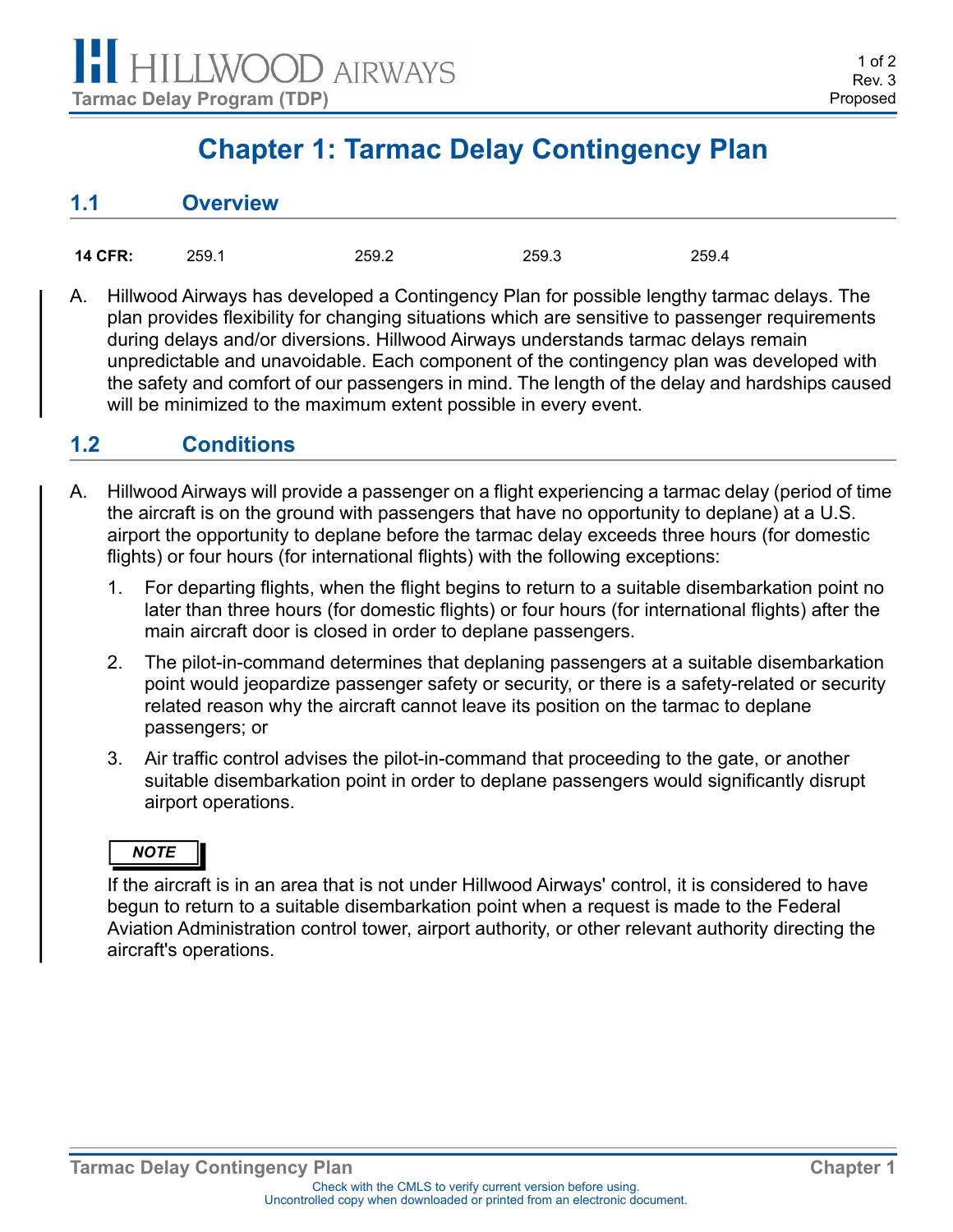#### <span id="page-17-2"></span><span id="page-17-1"></span><span id="page-17-0"></span>**1.3 Passenger Comfort During Lengthy Tarmac Delays**

- A. For all flights, Hillwood Airways will:
	- 1. Provide passenger notification regarding the status of the tarmac delay when the delay exceeds 30 minutes. Subsequent updates, including any flight status changes may be delivered as appropriate.
	- 2. Provide passengers on the delayed flight timely notification that they have the opportunity to deplane the aircraft when it reaches a suitable disembarkation point, should the opportunity to deplane safety exists.
	- 3. Provide adequate food and potable water no later than two (2) hours after the start of the tarmac delay, unless the pilot-in-command determines that safety or security considerations preclude such service.
	- 4. Ensure lavatory facilities are operable and adequate medical assistance is available, if needed.
	- 5. Ensure comfortable cabin temperatures are maintained through the use of the aircraft auxiliary power unit (APU).

#### <span id="page-17-3"></span>**1.4 Airport Coordination**

- A. As a supplemental, charter-on-demand carrier, Hillwood Airways contracts the services of Fixed-Base Operators (FBO) at all departure, arrival, and diversion airports.
	- 1. Hillwood Airways will coordinate with FBOs to share deplaning areas and facilities at the airport in an emergency.
- B. Hillwood Airways' Director of Operations or designee has coordinated the Contingency Plan for Tarmac Delays with the following:
	- 1. Airport authorities
	- 2. US Customs and Border Patrol (CBP), where applicable
	- 3. Local TSA, at each airport it serves, including regular diversion airports

#### <span id="page-17-4"></span>**1.5 Resources**

- A. Hillwood Airways System Operations Control (SOC) is responsible for the management of all operational disruptions including lengthy tarmac delays. The information and directions for managing tarmac delays is passed on in a timely manner to all applicable employees or contract personnel.
- B. Hillwood Airways has committed sufficient resources to implement this plan.
- C. Hillwood Airways will make every reasonable effort to comply with this plan.

#### **END**